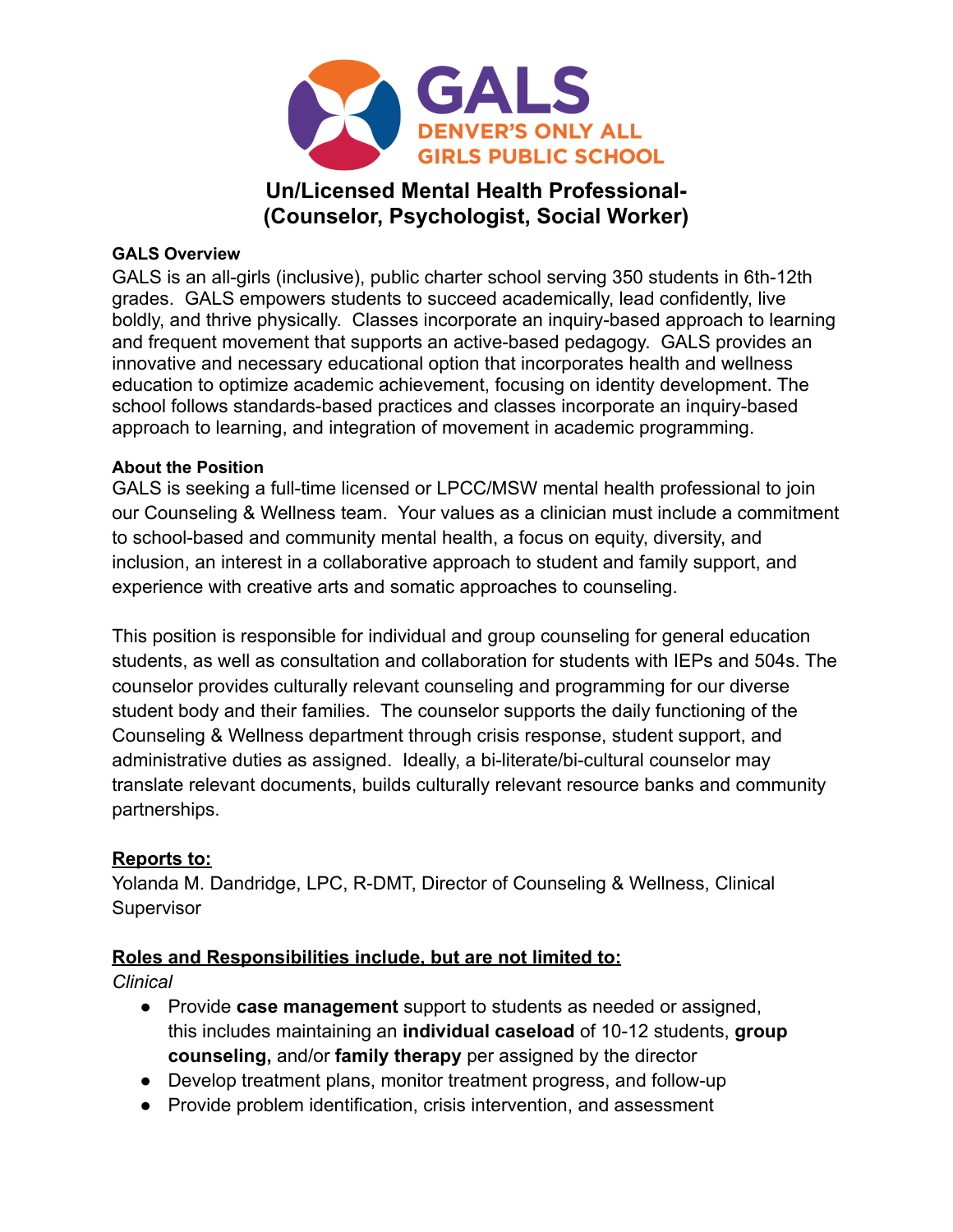

- Assist students with psychological development, social/emotional development & rehabilitation
- Assist when necessary coordination with medication needs or care plan with student's care team (includes inclusion team, school nurse, parent/guardian andor outside providers)
- And other duties as assigned by the director

## *Administrative*

- Documentation of all clinical work in the data system
- Administrative duties as assigned
- Participate in weekly staff meetings/professional development

## *Educational*

- GALS Series and Community Wellness curriculum support which may include teaching/presenting with students and families
- Deliver staff training on topics related to social, emotional, and relational wellness
- Support with other social/emotional programming (i.e. alcohol/substance abuse, sexual health)

## *Family and Community*

- Support with family use of outside/community resources
- Family Psychoeducation and community events

## **Qualifications & Competencies**

- Masters degree or higher in the mental health profession
- Un/Licensed as a counselor, social worker, or psychologist. *Unlicensed candidates should be registered with DORA and working towards licensure*
- Professionally aligned with GALS mission of movement based learning and positive gender focus, belief in public education accessibility for all and charter schools
- Experience with diverse staff, student, and community populations
- Experience in school-based or community mental health
- Collaborative orientation
- Strong written and verbal communication skills
- Strong organizational skill
- Preferred ability for development of outreach to and inclusion of Spanish speaking families in the GALS community